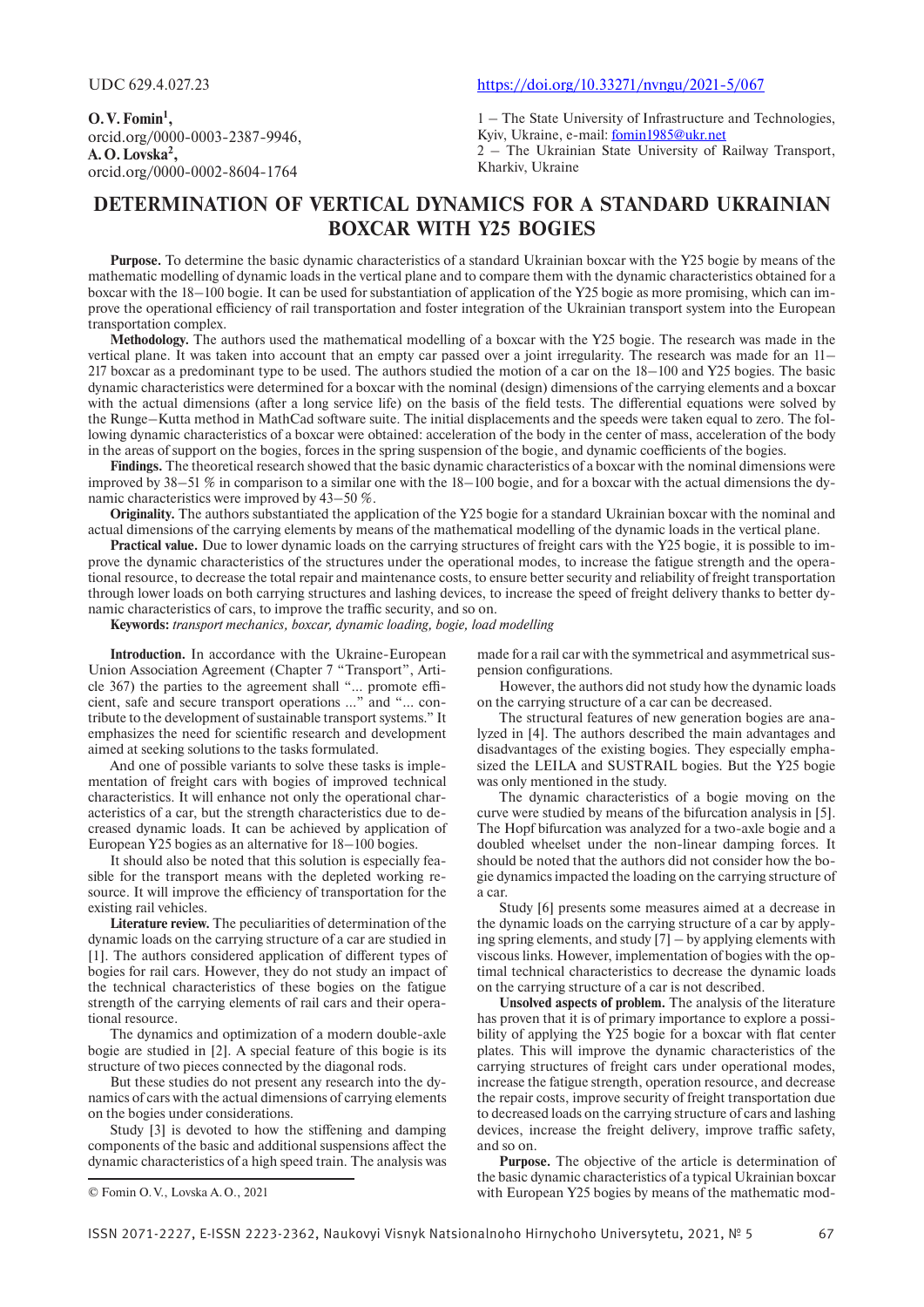elling of the dynamic loads in the vertical plane and their comparison with the dynamic characteristics obtained for the 18– 100 bogie. This will ground the application of the Y25 bogies as more promising; it will improve the efficiency of rail transportation and foster integration of Ukraine's transport system into the European transportation complex.

**Methods.** The substantiation of the efficiency of the Y25 bogie for a boxcar is primarily based on determination of the dynamic loads. The following tasks were set in the research:

1. The mathematical modelling of the dynamic loads on the carrying structure of a boxcar with the design dimensions on the 18–100 and Y25 bogies.

2. The mathematical modelling of the dynamic loads on the carrying structure of a boxcar with the actual dimensions on the 18–100 and Y25 bogies.

3. The comparative analysis of the modelled dynamic loads for a boxcar with different bogie types.

**Results.** The dynamic characteristics of the basic Ukrainian freight cars can be improved on the basis of research into a possibility to use the Y25 bogie (Fig. 1).

The bogie has a stamp-welded frame. The primary onestage spring suspension is equipped with a friction wedge oscillation distinguisher. The bogie frame is rested on the axlebox lugs through the cylindrical springs. The axle-box body is placed in the axlebox guide and has vertical travel restrains. The bogie is equipped with constant contact bearers.

The basic technical characteristics of the Y25 bogie are given in Table 1 [8].

Unlike European Y25 bogies, the bogies manufactured in CIS countries have moulded side frames, bolster beam and brake shoes with unilateral pressure [9].

The basic dynamic characteristics of the carrying structures of a freight car with the Y25 bogie were determined through the mathematical modelling on the basis of the mathematical model devised by Prof. Yu.V.Diomin and Assoc. Prof. G.Yu.Cherniak. The research included the oscillations of the carrying structures of a freight car in the vertical plane, i. e. the bouncing oscillations, being one of the most predominant oscillation types during operation [10]. The study was based on the motion of an empty car as a case of the maximum dynamic loading when a car passed over a joint irregularity [11]. The track was taken as a viscous elastic component. The track responded proportionally to both the deformation and the speed of this deformation. The design diagram is presented in Fig. 2.

The input parameters of the model were the technical characteristics of the carrying structure of a car with the design and actual dimensions, the spring suspension of the bogies, and the disturbing force (Table 2) [12]. The actual dimensions of the carrying structure of a boxcar were determined through the field tests.

An 11-217 boxcar manufactured by AO Altaivagon (Fig. 3) was used for the research as a predominant freight car type in Ukraine.

The inertia coefficients of the Y25 bogie were determined by means of a spatial model in the Pro/e software complex (Fig. 4).

The motion equation for the design model is as follows



*Fig. 1. A Y25 bogie*

The basic technical characteristics of the Y25 bogie

| Parameter                                                                                                            | Dimension        | Value           |
|----------------------------------------------------------------------------------------------------------------------|------------------|-----------------|
| <b>Mass</b>                                                                                                          | ton              | 4.9 $(\pm 5\%)$ |
| Track                                                                                                                | mm               | 1435            |
| Bogie base                                                                                                           | mm               | 1800            |
| Wheel diameter, (max/min)                                                                                            | mm               | 920/840         |
| Distance between the rail head and the<br>center of the pivotal spherical center<br>plate at a car weight of 20 tons | mm               | 790             |
| Cross gaps in the axlebox guides                                                                                     | mm               | $2 \times 10$   |
| Maximum axle load                                                                                                    | tons per<br>axle | 22.5            |
| Speed of a freight car at an axle load of<br>22.5 tons per axle                                                      | km per<br>hour   | 100             |
| Speed of a freight car at an axle load of<br>20.0 tons per axle                                                      | km per<br>hour   | 120             |
| Specific flexibility of spring suspension<br>at a load from the axle to the rail up to<br>$6.63$ tons                | mm per<br>ton    | 2.45            |
| Specific flexibility of spring suspension<br>at a load from the axle to the rail over<br>$6.63$ tons                 | mm per<br>ton    | 0.93            |



*Fig. 2. The design diagram of a boxcar*

*Table 2*

The input parameters of the mathematical model

| Parameter                                                                                                             | Value                         |
|-----------------------------------------------------------------------------------------------------------------------|-------------------------------|
| The $18-100$ bogie<br>mass, t<br>inertia moment, $t \cdot m^2$<br>half-base, m<br>spring suspension rigidity, kN/m    | 4.3<br>3.0<br>0.925<br>8000.0 |
| The Y25 bogie<br>mass, t<br>inertia moment, $t \cdot m^2$<br>half-base, m<br>spring suspension rigidity, kN/m         | 4.85<br>6.7<br>0.9<br>4004.1  |
| Track<br>damping coefficient, $kN \cdot s/m$<br>rigidity, kN/m<br>irregularity amplitude, m<br>irregularity length, m | 200<br>100 000<br>0.01<br>25  |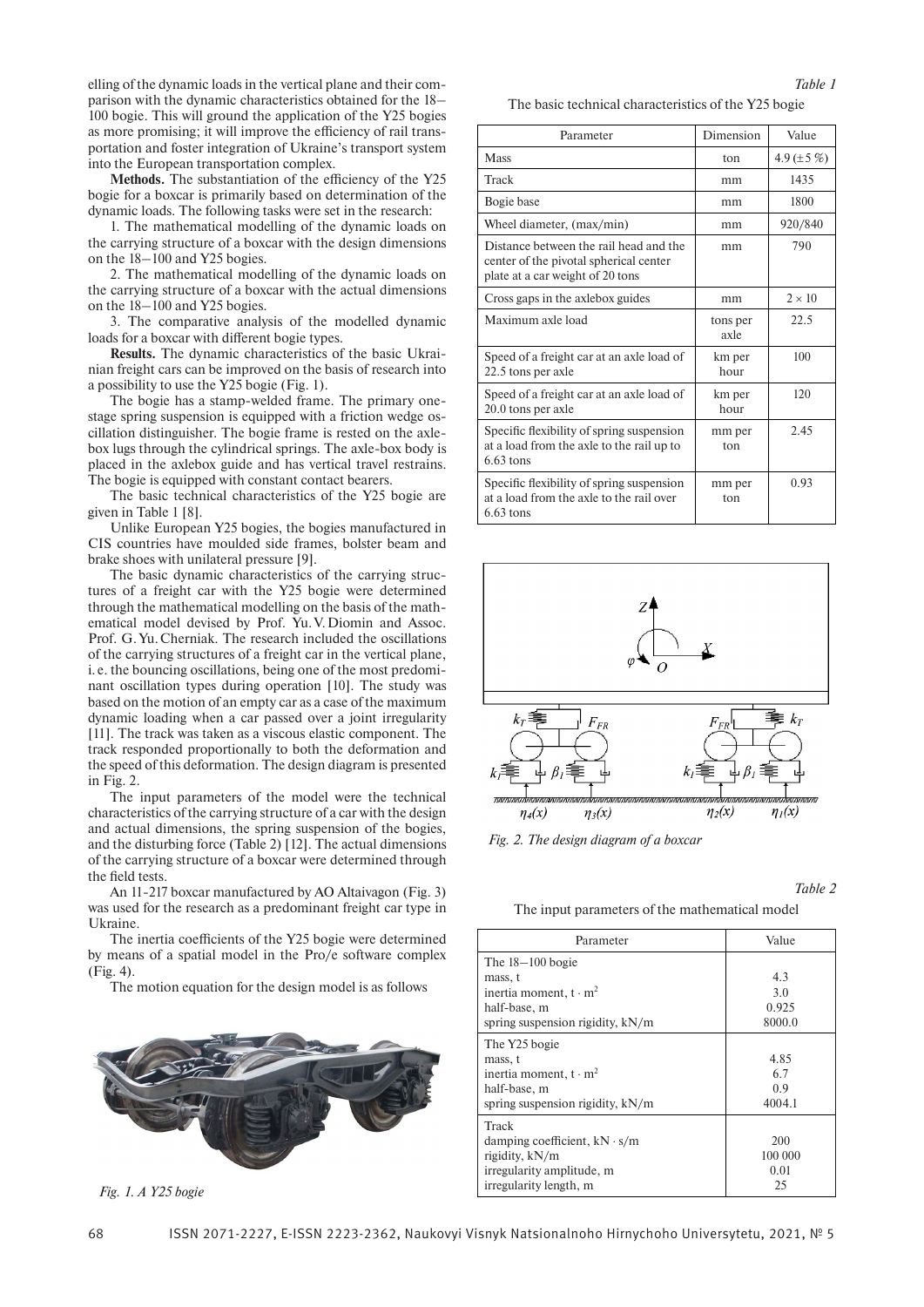

*Fig. 3. An 11-217 boxcar*



*Fig. 4. The spatial model of a Y25 bogie*

$$
M_1 \cdot \frac{d^2}{dt^2} q_1 + C_{1,1} \cdot q_1 + C_{1,3} \cdot q_3 + C_{1,5} \cdot q_5 = F_z; \tag{1}
$$

$$
M_2 \cdot \frac{d^2}{dt^2} q_2 + C_{2,2} \cdot q_2 + C_{2,3} \cdot q_3 + C_{2,5} \cdot q_5 = F_{\varphi};
$$
 (2)

$$
M_3 \cdot \frac{d^2}{dt^2} q_3 + C_{3,1} \cdot q_1 + C_{3,2} \cdot q_2 + C_{3,3} \cdot q_3 + B_{3,3} \cdot \frac{d}{dt} q_3 = F_z^{b1};
$$
 (3)

$$
M_4 \cdot \frac{d^2}{dt^2} q_4 + C_{4,4} \cdot q_4 + B_{4,4} \cdot \frac{d}{dt} q_4 = F_{\varphi}^{b1};
$$
 (4)

$$
M_{5} \cdot \frac{d^{2}}{dt^{2}} q_{5} + C_{5,1} \cdot q_{1} + C_{5,2} \cdot q_{2} + C_{5,5} \cdot q_{5} + B_{5,5} \cdot \frac{d}{dt} q_{5} = F_{z}^{b2};
$$
 (5)

$$
M_6 \cdot \frac{d^2}{dt^2} q_6 + C_{6,6} \cdot q_6 + B_{6,6} \cdot \frac{d}{dt} q_6 = F_{\varphi}^{b2};
$$
 (6)

$$
F_z = -F_{FR} \cdot \left( \text{sign}\left(\frac{d}{dt}\delta_1\right) + \text{sign}\left(\frac{d}{dt}\delta_2\right) \right);
$$
  
\n
$$
F_{\varphi} = F_{FR} \cdot I \cdot \left( \text{sign}\left(\frac{d}{dt}\delta_1\right) + \text{sign}\left(\frac{d}{dt}\delta_2\right) \right);
$$
  
\n
$$
F_z^{b1} = F_{FR} \cdot \text{sign}\left(\frac{d}{dt}\delta_1\right) + k_1 \left(\eta_1 + \eta_2\right) + \beta_1 \left(\frac{d}{dt}\eta_1 + \frac{d}{dt}\eta_2\right);
$$
  
\n
$$
F_{\varphi}^{b1} = -k_1 \left(\eta_1 - \eta_2\right) - \beta_1 \cdot a \cdot \left(\frac{d}{dt}\eta_1 - \frac{d}{dt}\eta_2\right);
$$
  
\n
$$
F_z^{b2} = F_{FR} \cdot \text{sign}\left(\frac{d}{dt}\delta_2\right) + k_1 \left(\eta_3 + \eta_4\right) + \beta_1 \left(\frac{d}{dt}\eta_3 + \frac{d}{dt}\eta_4\right);
$$
  
\n
$$
F_{\varphi}^{b2} = -k_1 \cdot a \cdot \left(\eta_3 - \eta_4\right) - \beta_1 \cdot a \cdot \left(\frac{d}{dt}\eta_3 - \frac{d}{dt}\eta_4\right),
$$

where  $M_1$ ,  $M_2$  are mass and inertia moment of the carrying structure of a car at bouncing and galloping oscillations, respectively;  $M_3$ ,  $M_4$  are mass and inertia moment of the first bogie facing the engine at bounding and galloping oscillations, respectively;  $M_5$ ,  $M_6$  are mass and inertia moment of the second bogie facing the engine at bounding and galloping oscillations, respectively;  $C_{ij}$  is elasticity characteristic of the oscilla-

tion system elements;  $B_i$  is scattering function;  $a$  is half-base of a bogie; *qi* is generalized coordinates corresponding to the advancing movement relative to the vertical axle and the angular displacements around the vertical axle;  $k<sub>i</sub>$  is spring suspension rigidity;  $β<sub>i</sub>$  is damping coefficient;  $F<sub>FR</sub>$  is absolute friction force in a spring group.

The masses and the inertia moments of the carrying structures of a boxcar with the design and actual dimensions were found through their spatial models built in the SolidWorks software [13]. With standard options from the software suite [14] it was found that the mass of the carrying structure of a boxcar with the nominal dimensions was 15.3 t, the inertial moment  $-320.8 t \cdot m^2$ , and of a boxcar with the actual dimensions  $-12.7$  t and 265.6 t  $\cdot$  m<sup>2</sup>, respectively (Fig. 5).

Differential equations (1–6) were solved in the MathCad software [15]. They were reduced to the normal Cochy form [16]. After that they were integrated by the Runge-Kutta method [17]. The initial displacements and the speeds were taken equal to zero [18]. On the basis of the calculations, the authors found the basic dynamic characteristics of the freight cars with the nominal and actual dimensions on the 18–100 and Y25 bogies. The accelerations on the carrying structure of a boxcar in the center of mass are given in Fig. 6. Mathematical model (1–6) was also used for determination of other dynamic characteristics of a boxcar with the nominal dimensions (Table 3). The calculation was made for a car moving at a speed of 80 km per hour. The changes in accelerations on the structure of a boxcar with the nominal (design) dimensions in the center of mass are given in Fig. 6.

The results of the comparative study on the dynamic characteristics of a boxcar are given in Fig.  $7: I -$  accelerations on the bogie in the center of mass,  $m/s^2$ , II – accelerations of a body in the areas of support on the bogies, III – force in the spring suspension of a bogie, kN; IV – dynamic coefficient of a bogie.



*Fig. 5. The model of the carrying structure of a boxcar with the actual dimensions:*

*a – spatial model; b – data on the model*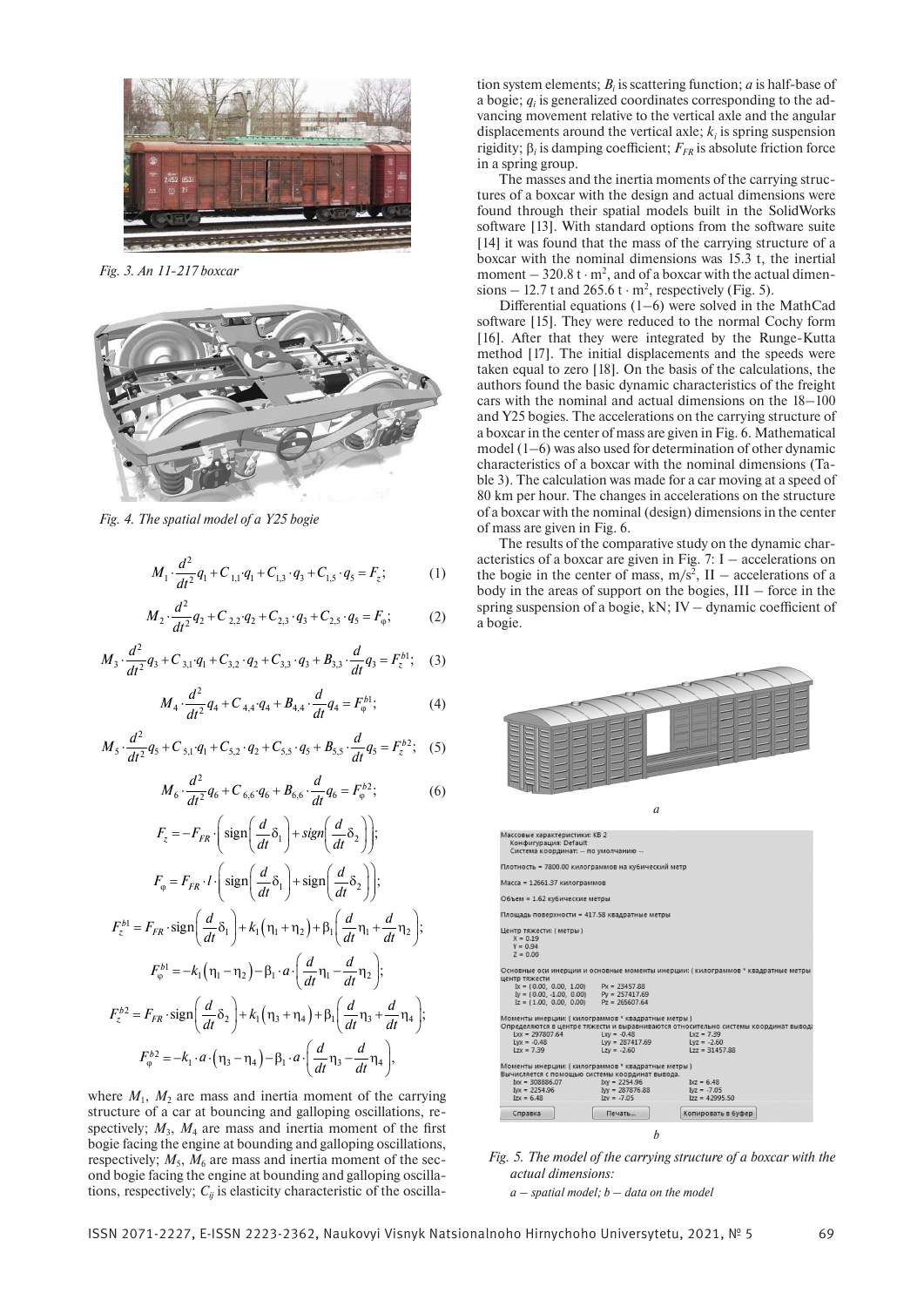

Fig. 6. The accelerations on the carrying structure of a boxcar *with the nominal dimensions in the center of mass: a – 18*–*100 bogie; b – Y25 bogie*

*Table 3* The dynamic characteristics of a boxcar with the nominal dimensions

| Factor                                                                  | Bogie type |      |
|-------------------------------------------------------------------------|------------|------|
|                                                                         | $18 - 100$ | Y25  |
| Bogie acceleration, $m/s^2$                                             | 2.99       | 1.84 |
| Acceleration of a body in the areas of support<br>on the bogie, $m/s^2$ | 5.44       | 2.68 |
| Force in the spring suspension of a bogie, kN                           | 38.5       | 20.4 |
| Dynamic coefficient of a bogie                                          | 0.51       | 0.28 |

The dynamic characteristics did not exceed the allowable values [19]. Thus, application of the Y25 bogie for a boxcar can decrease (improve) the accelerations on the carrying structure of a boxcar by about 39 % if compared to the 18–100 bogie. The other dynamic characteristics were also improved (Fig. 7). And the motion of the car was estimated as excellent [20].



*Fig. 7. The comparative analysis of dynamic characteristics of a boxcar with the nominal dimensions*

The changes in accelerations on the carrying structure of a boxcar with the actual dimensions (after a long service life) in the center of mass are given in Fig. 8.

Mathematical model (1–6) was used for determination of other dynamic parameters of a boxcar with the actual dimensions (Table 4).

The results obtained demonstrated that the dynamic parameters were within the allowable values [19]. And the motion of the car was estimated as excellent [20].

The comparison analysis of the characteristics obtained for a boxcar is presented in Fig. 9.

Thus, application of the Y25 bogie for a boxcar can decrease (improve) the acceleration on the carrying structure by about 43 % in comparison to the 18–100 bogie (Fig. 9).

**Conclusions.**

1. The study deals with the mathematical modelling of dynamic loads on the carrying structure of a Ukrainian boxcar with the nominal dimensions on the 18–100 and Y25 bogies. The calculation took into account the fact that the car passed over a joint irregularity with a speed of 80 km/h. It was found that application of the Y25 bogie for a boxcar with the nominal dimensions can decrease the acceleration on the carrying structure by about 39 % in comparison to the 18– 100 bogie.

2. The authors researched into the dynamic loading on the



*Fig. 8. The accelerations on the carrying structure of a boxcar with the actual dimensions in the center of mass: a – 18*–*100 bogie; b – Y25 bogie*

*Table 4*

The dynamic characteristics of a boxcar with the actual dimensions

| Factor                                                                   | Bogie type |      |
|--------------------------------------------------------------------------|------------|------|
|                                                                          | $18 - 100$ | Y25  |
| Body acceleration, $m/s^2$                                               | 3.5        | 2.0  |
| Accelerations of a body in the areas of support<br>on the bogie, $m/s^2$ | 6.6        | 3.4  |
| Force in the spring suspension of a bogie, kN                            | 38.9       | 19.5 |
| Dynamic coefficient of a bogie                                           | 0.6        | 0.3  |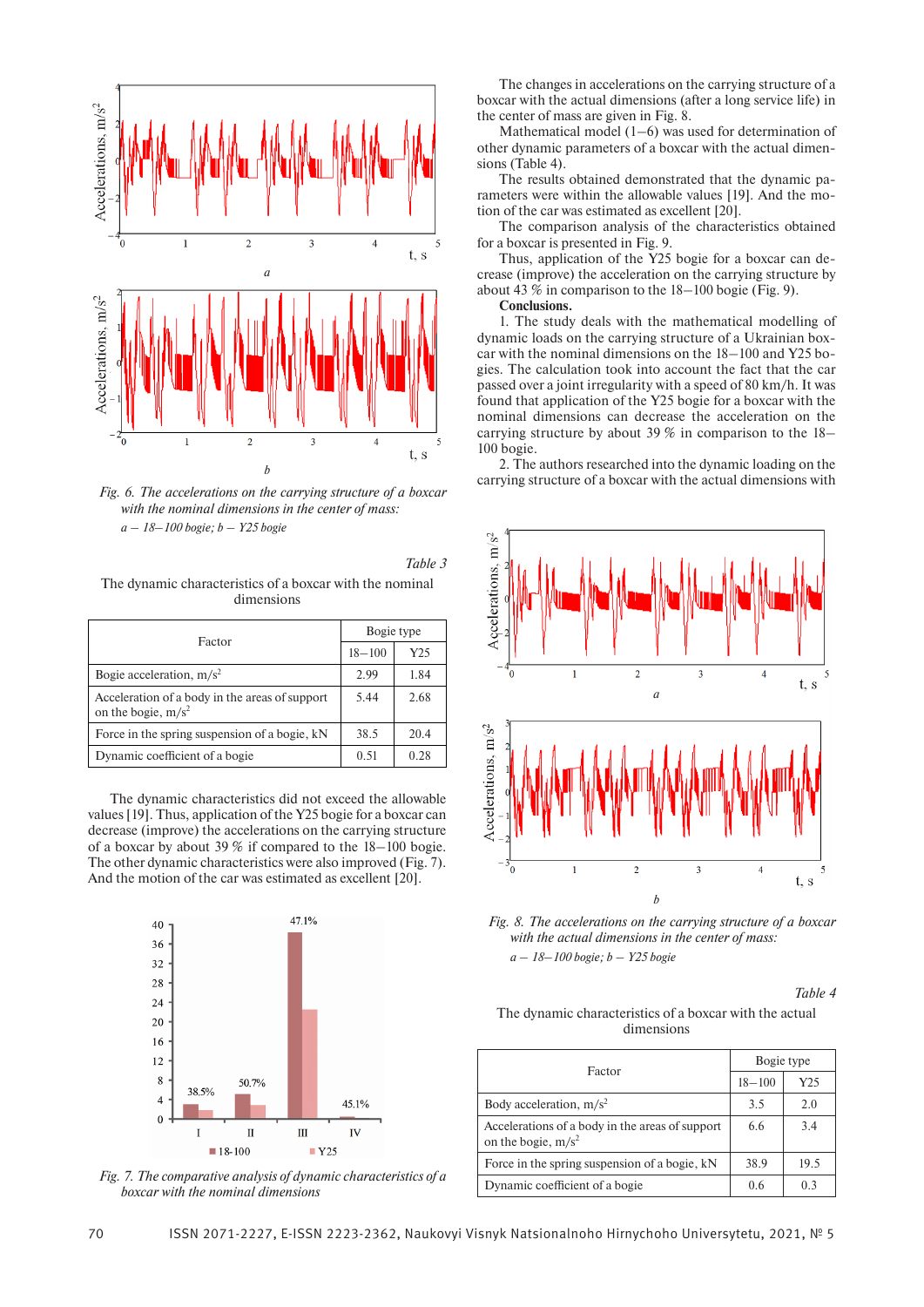

*Fig. 9. The comparative analysis of the dynamic characteristics of a boxcar with the actual dimensions*

the 18–100 and Y25 bogies. Thus, this solution may decrease the acceleration on the carrying structure of a car by about 39 % in comparison to the 18–100 bogie.

3. The research also deals with the comparative study on the modelled dynamic loads to a boxcar for different bogie types. It was found that the basic dynamic characteristics of a boxcar (accelerations of a bogie in the center of mass, accelerations of a body in the areas of support on the bogies, forces in the spring suspension of a bogie, dynamic coefficients of bogies) with the nominal dimensions decreased by 38–51 % in comparison to those with the 18–100 bogie. The basic dynamic characteristics of a boxcar with the actual dimensions decreased by 43–50 % in comparison to ones with standard 18– 100 bogies.

A decrease in the dynamic loads on the carrying structures of a freight car on the Y25 bogie can improve the dynamic characteristics of the structure under operational modes, increase the fatigue strength, operation resource, and decrease the repair and maintenance costs, improve the security of freight transportation and lashing devises, improve the freight delivery and traffic safety, and so on.

**Acknowledgements.** This publication is part of the project "Development of conceptual measures for renovation of efficient operation of used freight cars" (Registration Number is 2020.02/0122). The project is funded by the state budgetary institution National Research Foundation of Ukraine.

#### **References.**

**1.** Myamlin, S., Povilas, L.L., Dailydka, S., Vaičiūnas, G., Bogdevičius, M., & Bureika, G. (2015). Determination of the dynamic characteristics of freight wagons with various bogie. *Transport*, *30*(1), 88-92. https://doi.org/10.3846/16484142.2015.1020565.

**2.** Savoskin, A.N., Akishin, A.A., & Yurchenko, D. (2018). Dynamics and optimization of a new double-axle flexible bogie for high-speed trains. *Proceedings of the Institution of Mechanical Engineers, Part F:*  Journal of Rail and Rapid Transit, 232(5), 1549-1558. https://doi. org/10.1177/0954409717737879.

**3.** Seyed Milad Mousavi Bideleh, & Berbyuk, V. (2016). Global sensitivity analysis of bogie dynamics with respect to suspension components. *Multibody System Dynamics*, *37*, 145-174.

**4.** Iwnicki, S. D., Stichel, S., Orlova, A., & Hecht, M. (2015). Dynamics of railway freight vehicles. *Vehicle System Dynamics, 53*, 995-1033.

**5.** Uyulan, C., Gokasan, M., & Bogosyan, S. (2017). Dynamic Investigation of the Hunting Motion of a Railway Bogie in a Curved Track via Bifurcation Analysis. *Mathematical Problems in Engineering*, *2017*. https://doi.org/10.1155/2017/8276245.

**6.** Fomin, O., & Lovska, A. (2020). Establishing patterns in determining the dynamics and strength of a covered freight car, which exhausted its resource. *Eastern-European Journal of Enterprise Technologies*, *6*(7(108)), 21-29. https://doi.org/10.15587/1729-4061.2020.217162.

**7.** Lovska Alyona, & Fomin Oleksij (2020). A new fastener to ensure the reliability of a passenger coach car body on a railway ferry. *Acta Polytechnica*, *60*(6), 478-485. https://doi.org/10.14311/ AP.2020.60.0478.

**8.** Tatravagonka Poprad (n.d.). Retrieved from http://tatravagonka. sk/bogie/y25lssif-d/?lang=ru.

**9.** Ignatenkov, G.I., Slesarev, S.I., Romen, Yu.S., Dolmatov, A.A., Belousov, V.N., Tikhonenkov, A.P., & Ojya, V.I. (2006). *Railway vehicle bogie*. (Russian Federation Patent No. 2099220).

**10.** Fomin, O., Lovska, A., Masliyev, V., Tsymbaliuk, A., & Burlutski, O. (2019). Determining strength indicators for the bearing structure of a covered wagon's body made from round pipes when transported by a railroad ferry. *Eastern-European Journal of Enterprise Technolo-*

*gies, 1*(7(97)), 33-40. https://doi.org/10.15587/1729-4061.2019.154282. **11.** Fomin, O., Lovska, A., Píštěk, V., & Kučera, P. (2019). Dynamic load effect on the transportation safety of tank containers as part of combined trains on railway ferries. *VIBROENGINEERING PROCE-DIA*, *29*, 124-129. https://doi.org/10.21595/vp.2019.21138.

**12.** Plakhtii, O., Nerubatskyi, V., Scherbak, Ya., Mashura, A., & Khomenko, I. (2020). Energy efficiency criterion of power active filter in a three-phase network. *2020 IEEE KhPI Week on Advanced Technology (KhPIWeek)*, 165-170. https://doi.org/10.1109/KhPI-Week51551.2020.9250073

**13.** Plakhtii, O., Nerubatskyi, V., Mashura, A., Hordiienko, D., & Khoruzhevskyi, H. (2020). Improving energy indicators of the charging station for electric vehicles based on a three-level active rectifier*. Eastern-European Journal of Enterprise Technologies, 3*(8(105)), 46-55. https://doi.org/10.15587/1729-4061.2020.204068.

**14.** Plakhtii, O., Nerubatskyi, V., Khomenko, I., Tsybulnyk, V., & Syniavskyi, A. (2020). Comprehensive study of cascade multilevel inverters with three level cells. *2020 IEEE 7th International Conference on Energy Smart Systems (ESS)*, 277-282. https://doi.org/10.1109/ ESS50319.2020.9160258.

**15.** Vatulia, G., Komagorova, S., & Pavliuchenkov, M. (2018). Optimization of the truss beam. Verification of the calculation results. *MATEC Web of Conferences*, *230*, 02037. https://doi.org/10.1051/ matecconf/201823002037.

**16.** Vatulia, G.L., Lobiak, O.V., Deryzemlia, S.V., Verevicheva, M.A., & Orel, Ye.F. (2019). Rationalization of cross-sections of the composite reinforced concrete span structure of bridges with a monolithic reinforced concrete roadway slab. *IOP Conference Series: Materials Science and Engineering*, *664*, 012014. https://doi. org/10.1088/1757-899X/664/1/012014.

**17.** Kondratiev, A.V., Gaidachuk, V.E., & Kharchenko, M.E. (2019). Relationships between the ultimate strengths of polymer composites in static bending, compression, and tension. *Mechanics of Composite Materials*, *52*(2), 259-266.

**18.** Dižo, J., Steišunas, S., & Blatnický, M. (2016). Simulation analysis of the effects of a rail vehicle running with wheel flat. *Manufacturing Technology*, *16*(5), 889-896.

**19.** *Freight wagons. Requirements for strength and dynamic properties. GOST 33211-2014* (2016). Moscow: Standartinform. Retrieved from http://docs.cntd.ru/document/1200121493.

**20** *Freight wagons. General requirements for calculations and design of new and modernized wagons of 1520 mm gauge (non-self-propelled). DSTU 7598:2014* (2015). Kyiv. Retrieved from http://online.budstandart.com/ua/catalog/doc-page.html?id\_doc=73763.

## **Визначення вертикальної динаміки типової конструкції критого вагона вітчизняного парку при використанні європейських візків Y25**

## *O.В.Фомін1 , А.О.Ловська2*

1 – Державний університет інфраструктури та технологій, м. Київ, Україна e-mail: fomin1985@ukr.net

2 – Український державний університет залізничного транспорту, м. Харків, Україна

**Мета.** Визначення основних показників динаміки типової конструкції критого вагона вітчизняного парку на європейських візках типу Y25 шляхом математичного моделювання динамічної навантаженості у вертикальній площині й порівняння їх з показниками динаміки, отриманими для візків 18–100. Це дозво